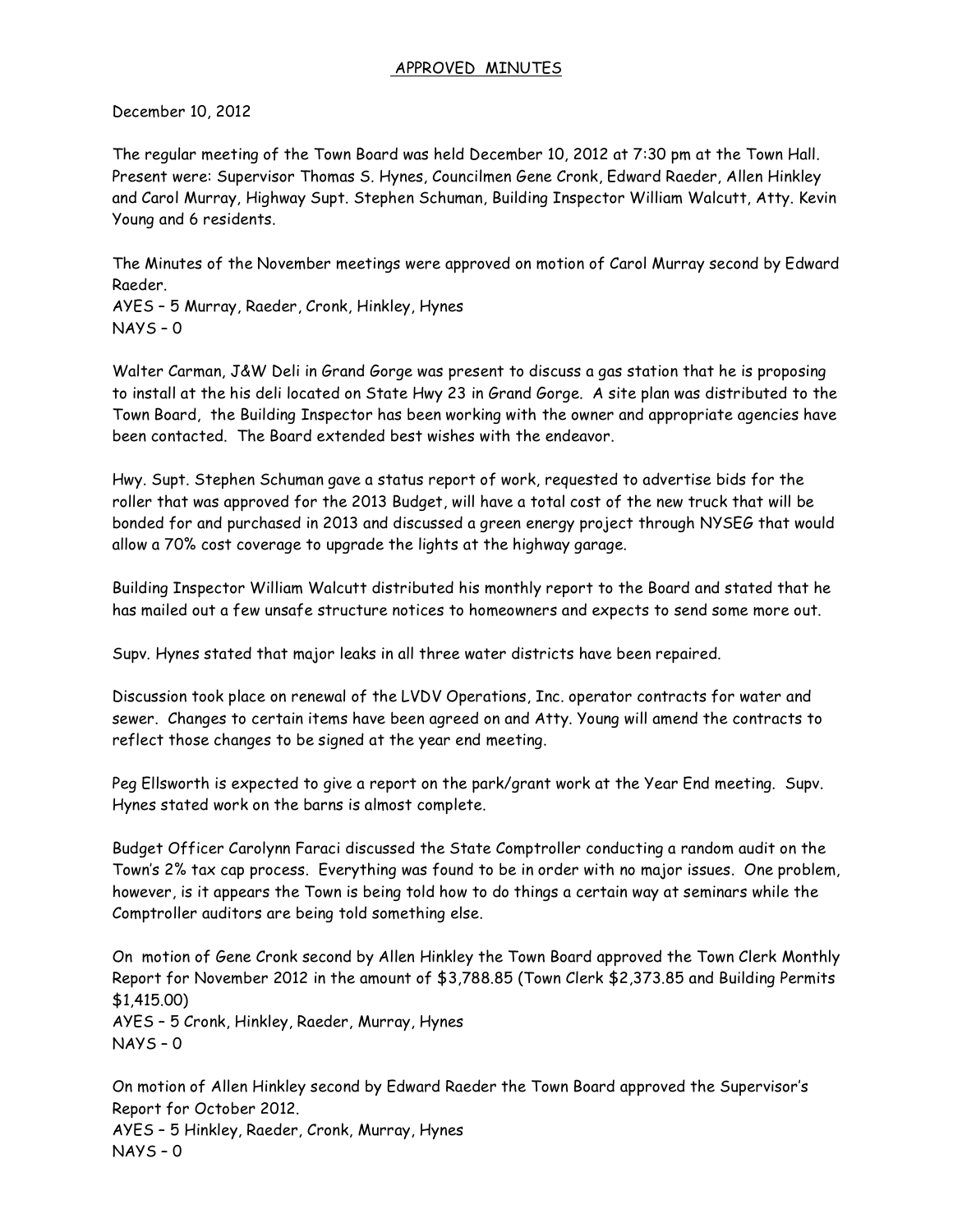A written report from the Assessor for the month of November was distributed to the Town Board.

On motion of Carol Murray second by Edward Raeder the Town Board approved the Assessor's monthly report for November 2012. AYES – 5 Murray, Raeder, Cronk, Hinkley, Hynes NAYS 0

On motion of Carol Murray second by Allen Hinkley the Town Board approved the Justice Report for October 2012 in the amount of \$4,940.00.

AYES – 5 Murray, Hinkley, Cronk, Raeder, Hynes NAYS 0

On motion of Allen Hinkley second by Gene Cronk the Town Board approved the Building Inspector Report for October – December 2012. AYES – 5 Hinkley, Cronk, Raeder, Murray, Hynes

NAYS – 0

### RESOLUTION #57 – YEAR END MEETING & ORGANIZATIONAL MEETING

On motion of Allen Hinkley second by Carol Murray the following resolution was offered and adopted:

"RESOLVED, the Town Board will hold a Special Meeting on December **27**, **2012** at 4:00 pm at the Town Hall for the purpose of concluding all business for the year **2012**; and

BE IT FURTHER RESOLVED the Organizational Meeting will be held January **2, 2013** at 7:30 pm at the Town Hall."

AYES – 5 Hinkley, Murray, Cronk, Raeder, Hynes NAYS – 0

# RESOLUTION #58 – APPROVE 2013-2014 HIGHWAY CONTRACT

On motion of Allen Hinkley second by Carol Murray the following resolution was offered and adopted:

"RESOLVED, the Town Board approves the Roxbury Highway Workers Assoc. contract for the years 2013-2014."

AYES – 5 Hinkley, Murray, Cronk, Raeder, Hynes NAYS – 0

# RESOLUTION #59 – APPROVE LVDV OPERATIONS INC> CONTRACTS

On motion of Carol Murray second by Gene Cronk the following resolution was offered and adopted: "RESOLVED, the Town Board authorizes the Town Attorney to amend language in the LVDV Operations Inc. 5 year contracts for water and sewer operations to reflect changes agreed upon by the Town Board and LVDV Operations Inc., ; and

BE IT FURTHER RESOLVED the Town Board authorizes the Town Supervisor to execute the amended contracts."

AYES – 5 Murray, Cronk, Raeder, Hinkley, Hynes NAYS – 0

# RESOLUTION #60 – VIBRATORY ROLLER BID

On motion of Edward Raeder second by Gene Cronk the following resolution was offered and adopted:

"RESOLVED the Town Board approves the Highway Supt. to advertise for sealed bids to purchase a used vibratory roller to be opened December 21, 2012 at 2:00 pm."